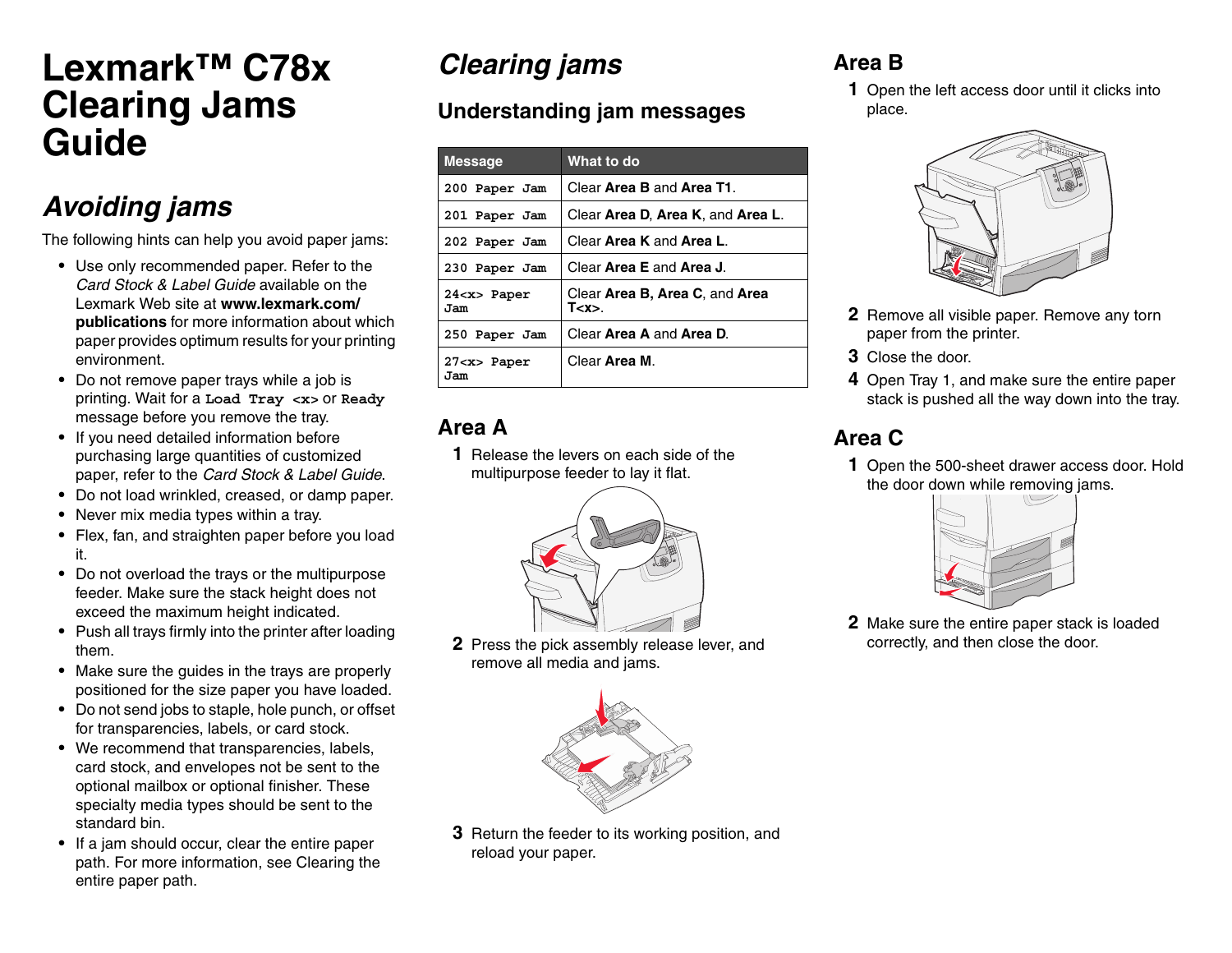### **Area D**

- **1** Open the front access door.
- **2** Hold down the front access door. Remove jams in the rollers under the image transfer unit.



#### **Area T1**

- **1** Open tray 1.
- **2** Remove any jams.
- **3** Make sure the paper is pushed all the way down into the tray, and then close tray 1.

#### **Area E**

**1** Pull the duplex tray E completely out. Remove any paper caught in the rollers or inside the printer.



**2** Reinstall the duplex mechanism in the printer.

### **Area T<x>**

- **1** Carefully open trays 2 through 4 (all 500-sheet trays), and then remove jams.
- **2** Make sure the paper is pushed all the way down into the tray, and then close trays 2 through 4.

# **Area J**

**1** Remove the duplex tray J.



**2** Remove any jams, and then reinstall the tray.

## **Area K**

**1** Open the lower right access door.



**2** Remove any jams, and then close the door.

#### **Area L**

**1** Open the upper right access door.



**2** Remove jams from the rollers, and then close the door.

#### **Clearing mailbox, finisher, or output expander jams (Area M)**

**1** Open the rear door of the 5-bin mailbox or output expander.



**2** Pull the jam straight out, and then close the door.

# **Clearing fuser jams**

- **1** Clear the paper path. If the jam error message persists, go to step 2.
- **2** Open both the upper right and the lower right access doors (Areas K and L).



**CAUTION:** The fuser assembly may be hot. Let it cool before continuing.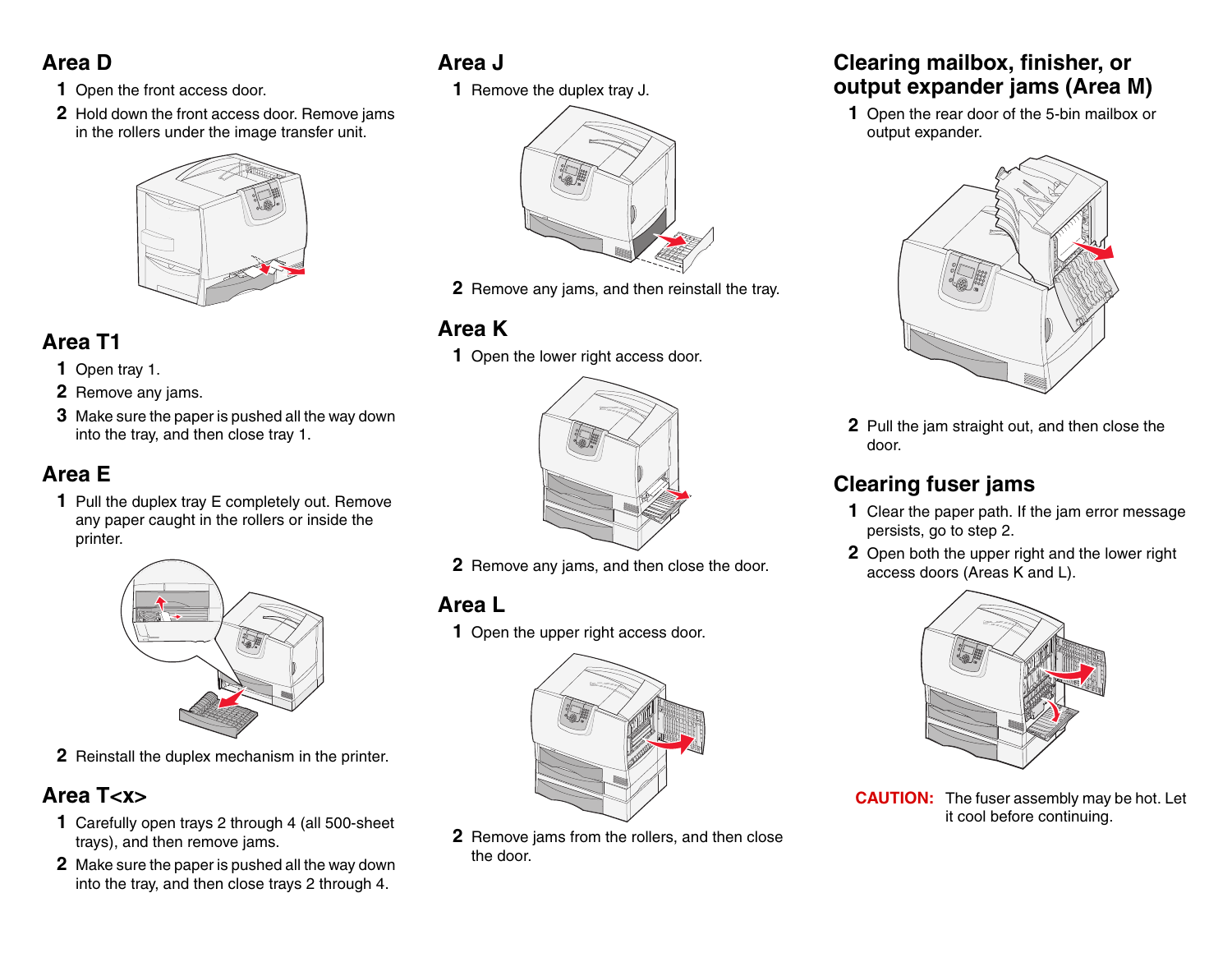**3** Pull down the latches. They slide toward the center to release the fuser.



- **4** Pull the fuser out, and set it on a clean, flat surface.
- **5** Unsnap the housing and set it aside.



**6** Lift up the fuser roller cover and remove the jam.



- **7** Close the fuser roller cover.
- **8** *Snap* the housing back onto the fuser.
- **9** Insert the fuser back into the printer.
- **10** Slide the latches out, and then pull up to refasten them.
- **11** Close the doors.

## **Clearing image transfer unit jams**

**1** Open the front access door and the left access door.



**2** While holding down the front access door, insert a folded piece of paper as shown to clear the paper sensors under the image transfer unit. Make sure to clear the entire width of the paper path.



**3** Close the left access door and the front access door. If the jam persists, continue with step 4.

**4** Turn the printer off. Open the front cover.



- **5** Remove all the print cartridges.
	- **a** Pull up slightly on the cartridge handhold.
	- **b** Pull the cartridge straight out and use the handle to lift it off the guides.
	- **c** Place the cartridges on a clean, flat surface out of direct light.



**6** Release the latches to open the multipurpose feeder (area A) all the way.



**7** Remove the image transfer unit.